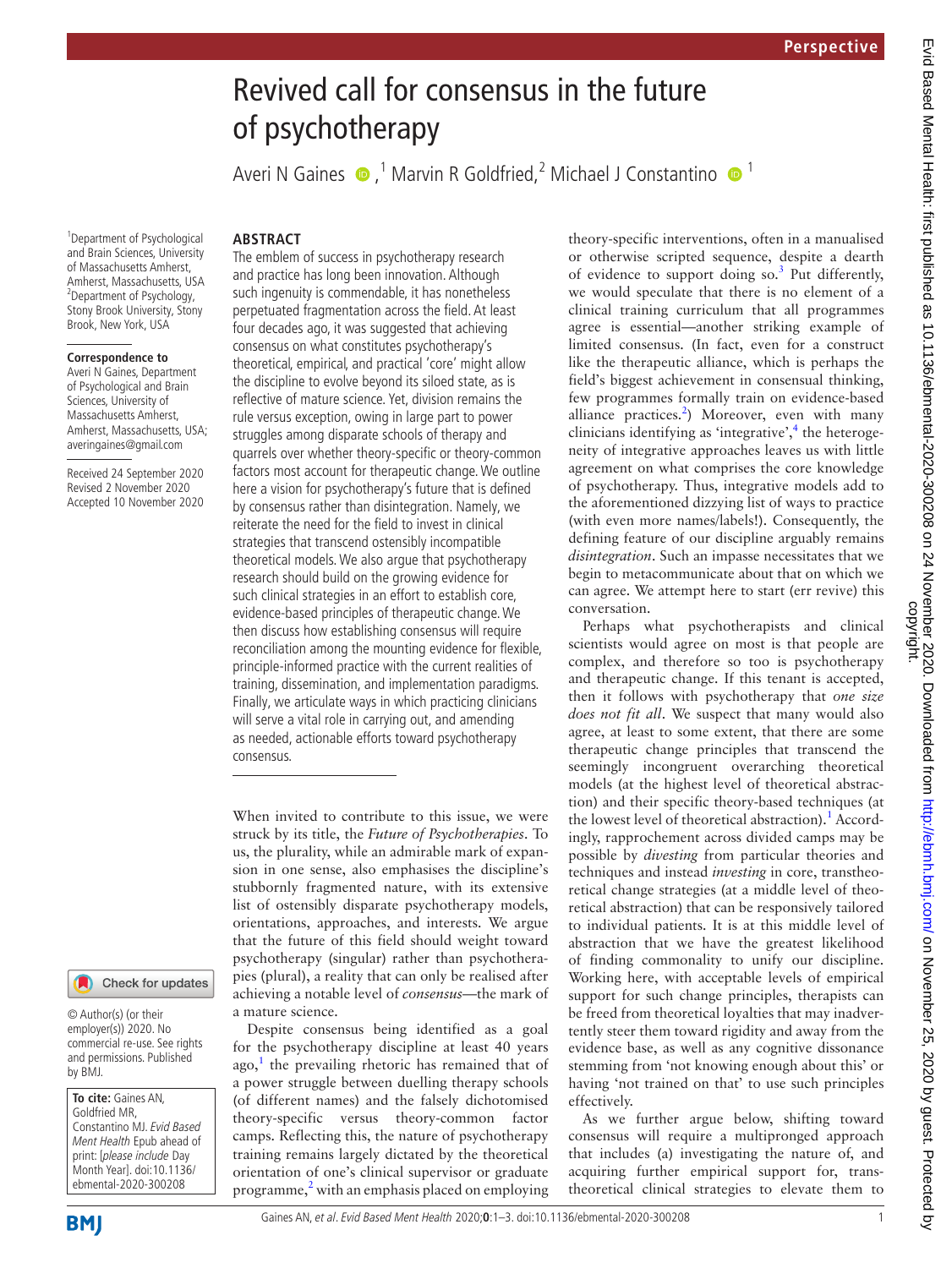principles of change (research); (b) implementing such evidencebacked principles into training and routine clinical practice (training, dissemination, and implementation); and (c) amending these principles based on input from practicing clinicians in realworld settings (clinical practice).

### **RESEARCH**

In one laudable movement toward consensus, several authors have compiled largely correlational evidence for transtheoretical and transdiagnostic clinical strategies that may comprise the psychotherapy core (eg, the latest volumes of *Psychotherapy Relationships That Work*[5 6](#page-2-3) and *Principles of Change: How Psychotherapists Implement Research in Practice*[7](#page-2-4) ). To expand on the preliminary support for these principles, we believe that future research will need to experimentally test their *causal* influences on patient improvement. Consistent with our assertion that one size does not fit all, this work should embrace (rather than disregard) the intertwining complexities of patient, therapist, dyadic (or group) and moment-to-moment contextual factors. To better elucidate *what works best for whom*, we will need to test how best to flexibly deploy transtheoretical strategies in response to particular clinical contexts.[8 9](#page-2-5) Further, and adding layers of *who works for whom … and when … and how*, we can draw on the actions of those therapists who are empirically most effective in using these clinical strategies to therapeutic benefit.<sup>[10](#page-2-6)</sup> Of course, all of this work will require thorough replication in order for such strategies to earn the distinction of 'core, consensual principles' and to warrant adoption into training and practice.

For the research literature to take meaningful steps in this direction, we will need to divorce ourselves from the archetypical, theory-directed approach in which followers of a particular school seek to tip the scale in favour of their own faction by amassing support for full treatment packages (assumed to bring about change through theory-specific mechanisms). Instead, we believe the discipline will need to set aside our deeply rooted rivalries and place greater value on creating a knowledge base that can be shared by *all*. This may demand a culture shift, as much as a shift in specific aims, given that academic careers are more often thought to be made through innovation than replication. In service of our patients, we may need to demonstrate greater allegiance to our science as a whole than to our own insulated professional subcommunities.

### **TRAINING, DISSEMINATION, AND IMPLEMENTATION**

As we accumulate evidence for transtheoretical principles, the field will also need to consider how best to introduce them into the clinical vernacular and strategic repertoire of those engaged in psychotherapy practice. Capitalising on existing dissemination and implementation (D&I) efforts is one way to target licensed practitioners, though graduate programmes may be the key means through which research-informed training innovations can take the strongest hold with the next generation of psychotherapists.<sup>11 12</sup> However, to make use of such avenues, we will need to grapple with the present state of D&I practices (which remain largely concerned with facilitating the adoption of, and promoting fidelity to, school-specific treatment manuals $^{13}$ ) and training practices (which have sparse empirical support behind them<sup>[14](#page-2-9)</sup>). If our D&I and training practices are to reflect the current state of the science—a literature that increasingly supports the utility of therapist flexibility<sup>15</sup> over strict model adherence<sup>3</sup>—this challenging conversation, and associated paradigm shift, are long overdue.

One promising means for bringing training practices in line with the evidence is to engage modular trainings that emphasise the importance of identifying key moments in session and responsively using core clinical strategies to personalise psychotherapy to a given patient and therapeutic context.<sup>8 9</sup> Within this training approach, a consensually effective therapist would be one who, when faced with a specific clinical scenario, could astutely select and deploy the optimal evidence-based strategy at the appropriate time, $8^{16}$  regardless of their main therapeutic orientation. In addition, as the D&I field widens its scope to consider rolling out more than just treatment manuals (eg, progress monitoring<sup>12</sup>), we believe that accessible, modular trainings on the responsive use of core, consensual principles will need to be added to the docket. Notably, such principle-based trainings would better align with clinician-reported preferences.<sup>[12](#page-2-11)</sup>

### **CLINICAL PRACTICE**

All of the efforts outlined here will need to be reinforced by input from practicing therapists through a reciprocated dialogue, or *two-way bridge*. [17](#page-2-12) After all, the ultimate goal of psychotherapy research is clinical actionability, and it is practicing clinicians who are best equipped to provide feedback on the responsive use of core clinical strategies in real-world settings through trial and error. In the spirit of practice-oriented research, $^{18}$  we believe clinicians can serve in integral roles throughout the process by helping researchers to design empirical studies that most closely resemble how clinical strategies would be deployed in routine clinical practice, identifying additional transtheoretical strategies worthy of further empirical investigation, and guiding the creation of feasible and acceptable training modules that can feed into D&I efforts and graduate-level training programmes.

### **CONCLUSION**

We feel that the future of psychotherapy must be rooted in consensus across orientations, roles, and professional communities. Put plainly, the accumulating evidence for commonalities across approaches<sup>[3](#page-2-1)</sup> and the role of patient, therapist, and contextual factors<sup>5–7</sup> calls for us to question the long fragmented and immature state of our science and practice. If we continue to focus solely on promoting our own interests, our contributions will inevitably fade into the background, leaving little lasting impact.<sup>[19](#page-2-14)</sup> To achieve meaningful consensus, we will need to learn how to work across the aisle rather than compete against one another. Indeed, this will require that we address our longstanding issues with professional (mis)communication by facilitating discourse across traditionally insulated areas of the literature. With such collaboration, we may begin to shape future research, training, and practice to be more in line with the current evidence base, and one that will continue to reveal and reshape the discipline's 'core'.

**Contributors** ANG, MRG and MJC all made substantive intellectual contributions to the content of the manuscript, in accordance with ethical guidelines for order of authorship.

**Funding** The authors have not declared a specific grant for this research from any funding agency in the public, commercial or not-for-profit sectors.

**Competing interests** None declared.

**Patient consent for publication** Not required.

### **Provenance and peer review** Not commissioned; externally peer reviewed.

### **ORCID iDs**

Averi N Gaines <http://orcid.org/0000-0001-5856-7059> Michael J Constantino <http://orcid.org/0000-0003-3126-2575>

### **REFERENCES**

<span id="page-1-0"></span>1 Goldfried MR. Toward the delineation of therapeutic change principles. [Am Psychol](http://dx.doi.org/10.1037/0003-066X.35.11.991) 1980;35:991–9.